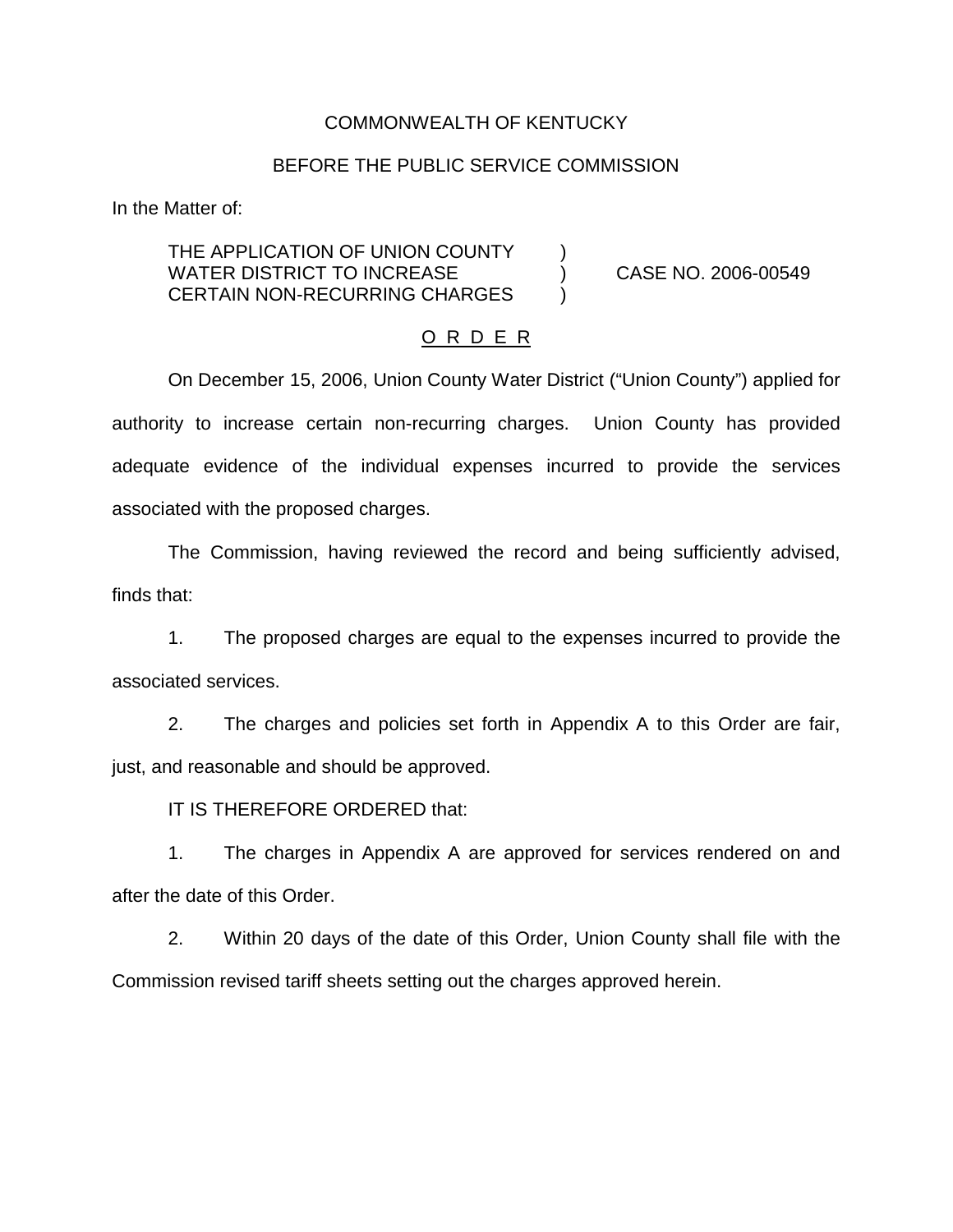Done at Frankfort, Kentucky, this 10<sup>th</sup> day of January, 2007.

By the Commission

ATTEST:

**Executive Director** 

Case No. 2006-00549